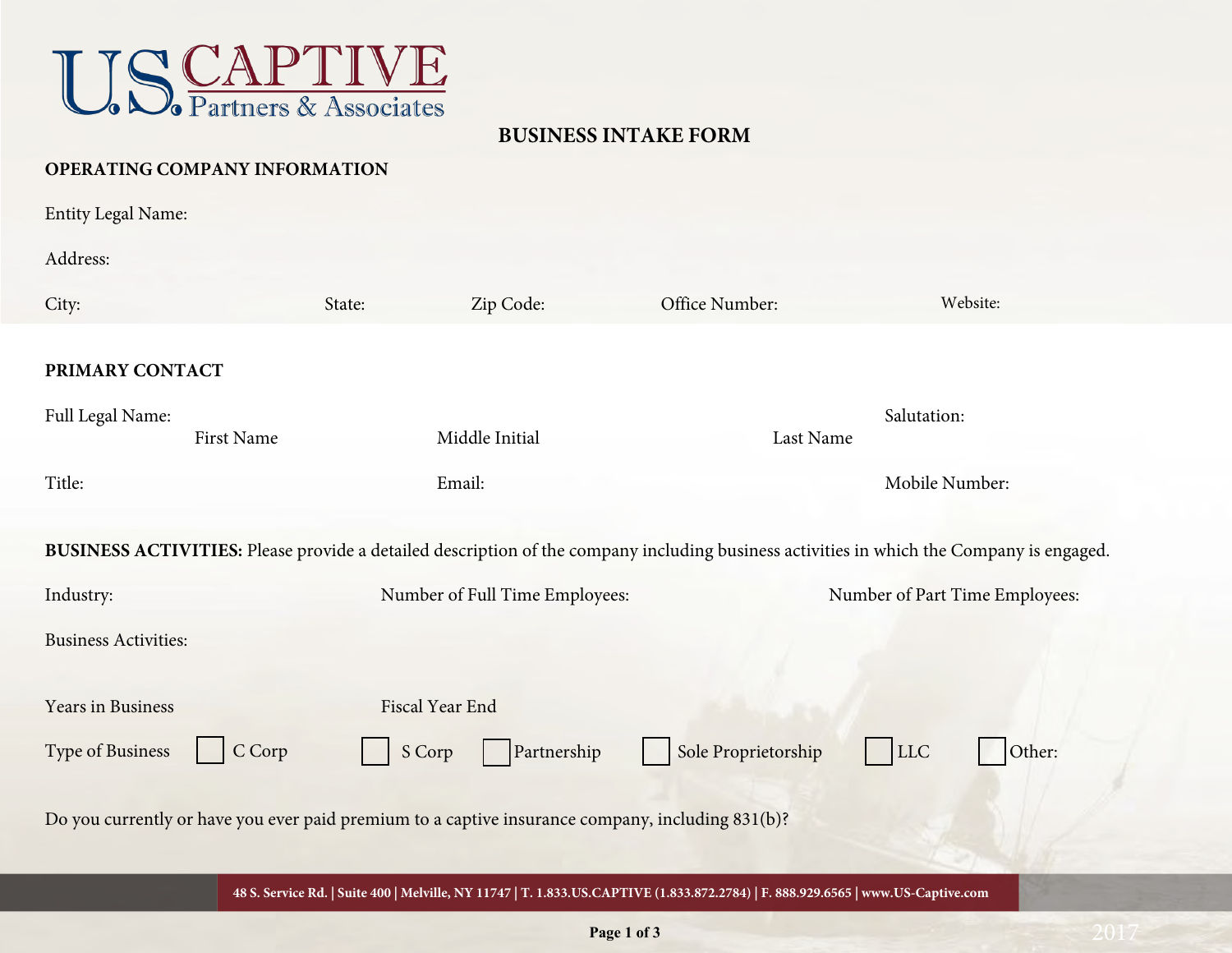# USCAPTIVE

**OWNERSHIP AND REVENUE:** Please complete all information below for every company to include in underwriting.

#### **\* Net Income should be prior to shareholder/owner salary, dividends and distributions**

| <b>Operating</b><br>Company                                                                                                      | <b>Name and Title of</b><br>Shareholder,<br>Partner, Owner | Ownership % | <b>Email Address</b> | <b>Mobile</b><br><b>Number</b> | <b>Current Year</b><br>Projected<br><b>Gross Revenue</b> | <b>Current Year</b><br><b>Projected Net</b><br>Income* | <b>Next Year</b><br><b>Projected Gross</b><br><b>Revenue</b> | <b>Next Year</b><br><b>Projected Net</b><br>Income* |
|----------------------------------------------------------------------------------------------------------------------------------|------------------------------------------------------------|-------------|----------------------|--------------------------------|----------------------------------------------------------|--------------------------------------------------------|--------------------------------------------------------------|-----------------------------------------------------|
|                                                                                                                                  |                                                            |             |                      |                                |                                                          |                                                        |                                                              |                                                     |
|                                                                                                                                  |                                                            |             |                      |                                |                                                          |                                                        |                                                              |                                                     |
|                                                                                                                                  |                                                            |             |                      |                                |                                                          |                                                        |                                                              |                                                     |
|                                                                                                                                  |                                                            |             |                      |                                |                                                          |                                                        |                                                              |                                                     |
|                                                                                                                                  |                                                            |             |                      |                                |                                                          |                                                        |                                                              |                                                     |
|                                                                                                                                  |                                                            |             |                      |                                |                                                          |                                                        |                                                              |                                                     |
|                                                                                                                                  |                                                            |             |                      |                                |                                                          |                                                        |                                                              |                                                     |
|                                                                                                                                  |                                                            |             |                      |                                |                                                          |                                                        |                                                              |                                                     |
|                                                                                                                                  |                                                            |             |                      |                                |                                                          |                                                        |                                                              |                                                     |
|                                                                                                                                  |                                                            |             |                      |                                |                                                          |                                                        |                                                              |                                                     |
|                                                                                                                                  |                                                            |             |                      |                                |                                                          |                                                        |                                                              |                                                     |
|                                                                                                                                  |                                                            |             |                      |                                |                                                          |                                                        |                                                              |                                                     |
| 48 S. Service Rd.   Suite 400   Melville, NY 11747   T. 1.833.US.CAPTIVE (1.833.872.2784)   F. 888.929.6565   www.US-Captive.com |                                                            |             |                      |                                |                                                          |                                                        |                                                              |                                                     |